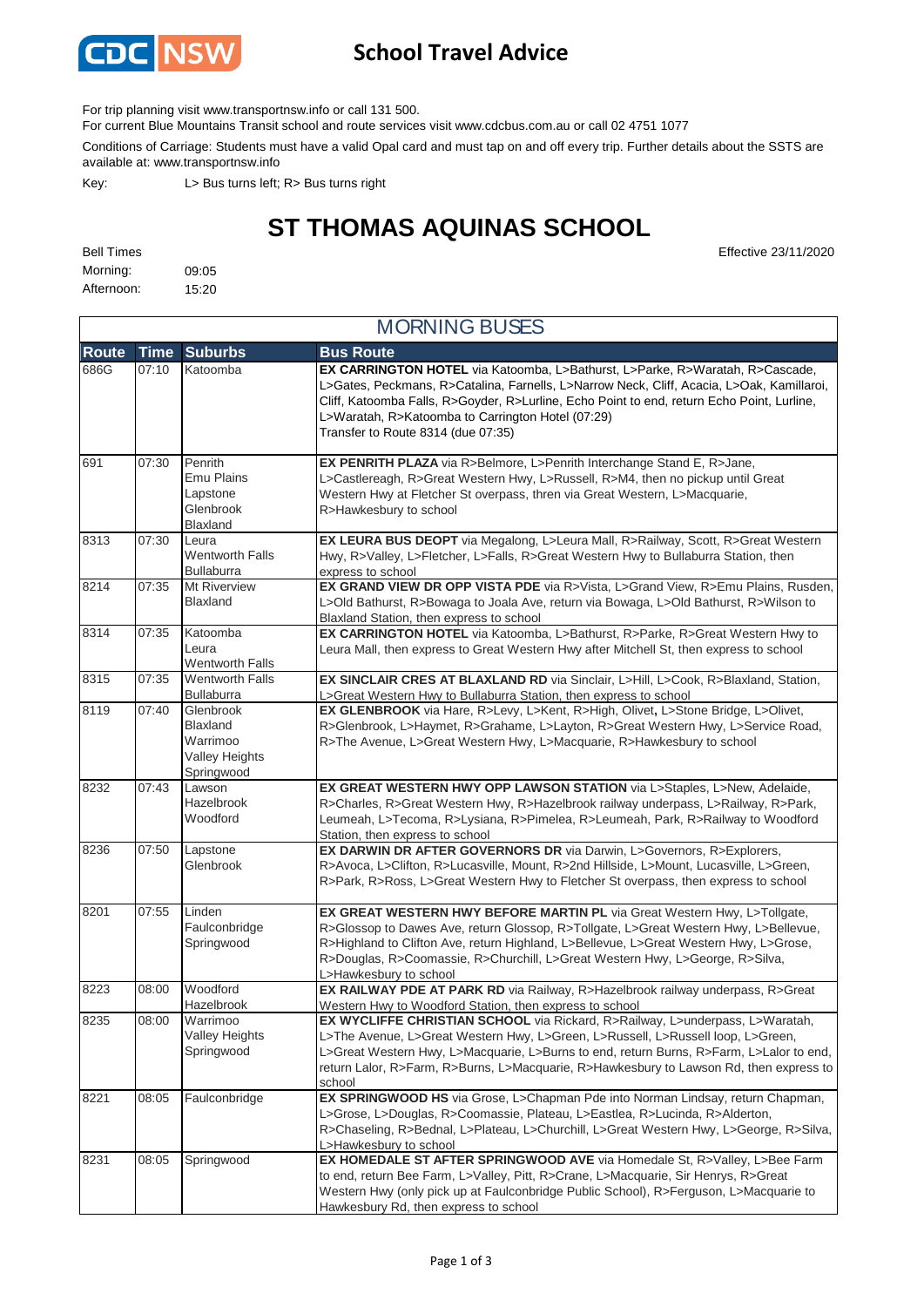

### **School Travel Advice**

| <b>Route</b> |       | <b>Time Suburbs</b> | <b>Bus Route</b>                                                                            |
|--------------|-------|---------------------|---------------------------------------------------------------------------------------------|
| 692W         | 08:10 | Springwood          | <b>EX SPRINGWOOD STATION</b> via Macquarie, L>Hawkesbury to school                          |
| 8229         | 08:15 | <b>Yellow Rock</b>  | <b>EX COOROY CRES AFTER ILLINGSWORTH RD via Cooroy, R&gt;Illingworth, L&gt;Yellow Rock,</b> |
|              |       | Winmalee            | R>Singles Ridge, L>Hawkesbury to school                                                     |
| 8215         | 08:20 | Springwood          | EX HAWKESBURY RD AFTER LAWSON RD via Hawkesbury, R>Silva, R>George, Baxter,                 |
|              |       |                     | L>Springfield, Huntley Grange, R>Frazer, L>Springfield, R>Baxter, L>Moore, L>Hawkesbury     |
|              |       |                     | to school                                                                                   |
| 8227         | 08:20 | Hawkesbury Heights  | <b>EX HAWKESBURY RD AFTER BOOKER RD via Hawkesbury, L&gt;Roberts, L&gt;Yvonne,</b>          |
|              |       | Winmalee            | L>Booker, R>Hawkesbury, R>Old Hawkesbury, R>Hawkesbury, R>White Cross, R>Pymble,            |
|              |       |                     | R>Ecole, R>Leslie, R>White Cross, L>Lindfield, R>Sunset, R>White Cross, R>Hawkesbury        |
|              |       |                     | to Lee Rd, then express to school                                                           |
| 8225         | 08:26 | Winmalee            | <b>EX LEE RD BEFORE REID RD</b> via Lee, R>Semana, R>Tall Timbers, L>Lee, L>Hawkesbury      |
|              |       |                     | to school                                                                                   |

#### **Route Time Suburbs Bus Route** 8517 15:25 Valley Heights Warrimoo Blaxland Emu Plains Penrith **TO PENRITH** via express to Valley Heights (Great Western Hwy), then Warrimoo, then Great Western Hwy after Layton to Great Western Hwy opp Coughland, then express to Emu Plains, L>Russell, R>Great Western Hwy (Transfer at Lennox Shops for Emu Heights and Leonay), Henry, L>Riley to Penrith Plaza 8634 15:27 Blaxland Mt Riverview **TO MOUNT RIVERVIEW** via express to Old Bathurst Rd, R>Bowaga to Joalah, return Bowaga, L>Old Bathurst, R>Rusden, Emu Plains, L>Grandview to Vista Pde 8641 15:27 Springwood Faulconbridge Linden Woodford Hazelbrook **TO HAZELBROOK** via express to Hawkesbury Rd after Paterson Rd, then via Hawkesbury, R>Macquarie, R>Ferguson, L>Great Western Hwy, L>Woodford off ramp, L>The Appian, R>The Appian, R>Oakura, L>Railway, L>Park, Leumeah, L>Tecoma, R>Lysiana, R>Pimelia, R>Leumeah, Park, L>Railway, R>Hazelbrook railway underpass, R>Great Western Hwy, L>Tollgate, L>Glossop to Dawes Ave 8706 15:27 Wentworth Falls Leura Katoomba **TO KATOOMBA** via express to Great Western Hwy at Mitchell St, then via Great Western Hwy, L>Parke, R>Waratah, R>Cascade, L>Gates, Peckmans, R>Catalina, Farnells, L>Narrow Neck, Cliff, Acacia, L>Oak, Kamillaroi, Cliff, Katoomba Falls, R>Goyder, R>Lurline, Echo Point, L>Foster, R>Cliff, R>Echo Point, Lurline, L>Waratah, R>Katoomba to Carrington Hotel 8536 15:30 Sun Valley Warrimoo Blaxland Glenbrook **TO GLENBROOK** via express to Sun Valley service road, then express to Blaxland (Great Western Hwy), L>Layton, R>Grahame, L>Haymet, R>Glenbrook, L>Olivet, R>Stone Bridge, R>Olivet, High, L>Kent, R>Levy, L>Hare to after Moore St 8612 15:30 Winmalee **TO WINMALEE** via express to Hawkesbury Rd opposite Reid Rd then Hawkesbury, L>White Cross, L>Lindfield, R>Sunset, R>White Cross, L>Hawkesbury to Coromandel Ave 8636 15:32 Yellow Rock **TO YELLOW ROCK** via L>Hawkesbury, R>Singles Ridge, L>Yellow Rock, R>Illingsworth, L>Cooroy, R>Illingsworth to Colville Rd 694 15:35 Springwood Faulconbridge **TO SPRINGWOOD** via express to Springwood Station, then via Macquarie, L>Homedale, R>Valley, L>Bee Farm to end Service continues as Route 8622 via Bee Farm, L>Valley, R>Crane, L>Macquarie, L>Great Western Hwy, R>Bellevue, R>Highland to Clifton Ave, return Highland, L>Bellevue, L>Great Western Hwy, L>Grose, R>Douglas, R>Coomasssie, Plateau, L>Eastlea, R>Lucinda, R>Alderton, R>Chaseling, R>Bednal, L>Plateau, L>Churchill, L>Great Western Hwy to Springwood Anglican Church 8643 15:35 Woodford Hazelbrook **TO HAZELBROOK STATION** via express to Woodford Station, then via Railway to Hazelbrook Station. Continues as Route 685H (see below). 8627 15:37 Winmalee Hawkesbury Heights **TO HAWKESBURY HEIGHTS** via L>Hawkesbury, R>Lee, R>Semana, R>Tall Timbers, L>Lee, R>Hawkesbury, L>Old Hawkesbury, L>Hawkesbury, L>Roberts, L>Yvonne, L>Booker, R>Hawkesbury to High School Dr 8646 15:41 Glenbrook Lapstone **TO GLENBROOK AND LAPSTONE** via express to Great Western Hwy after Fletcher St overpass, then via R>Ross, L>Park, L>Green, R>Lucasville, Mount, R>2nd Hillside, L>Mount, Lucasville, L>Clifton, R>Avoca St, L>Explorers, L>Governors, R>Darwin to 1st stop 8610 15:42 Springwood Valley Heights **TO SPRINGWOOD** via R>Hawkesbury, R>Moore, R>Baxter, L>Springfield, Huntley Grange, Frazer, L>Springfield, R>Baxter, George, L>Silva, R>Hawkesbury, L>Macquarie, R>Burns to end, return Burns, R>Farm, L>Lalor to end, return Lalor, R>Farm, R>Burns, R>Macquarie, R>Tusculum, R>Green, R>Russell, L>Russell loop, R>Green to Cambridge St 8630 15:42 Woodford Hazelbrook Lawson **TO LAWSON** via express to Woodford Station, then via Railway, R>Hazelbrook railway underpass, L>Great Western Hwy, L>Charles, L>Adelaide to Lawson PS 8709 15:42 Bullaburra Wentworth Falls **TO WENTWORTH FALLS** via express to Bullaburra Station, then express to Wentworth Falls Station, then via Station, Blaxland, L>Cook, R>Hill, R>Sinclair to Great Western Hwy AFTERNOON BUSES